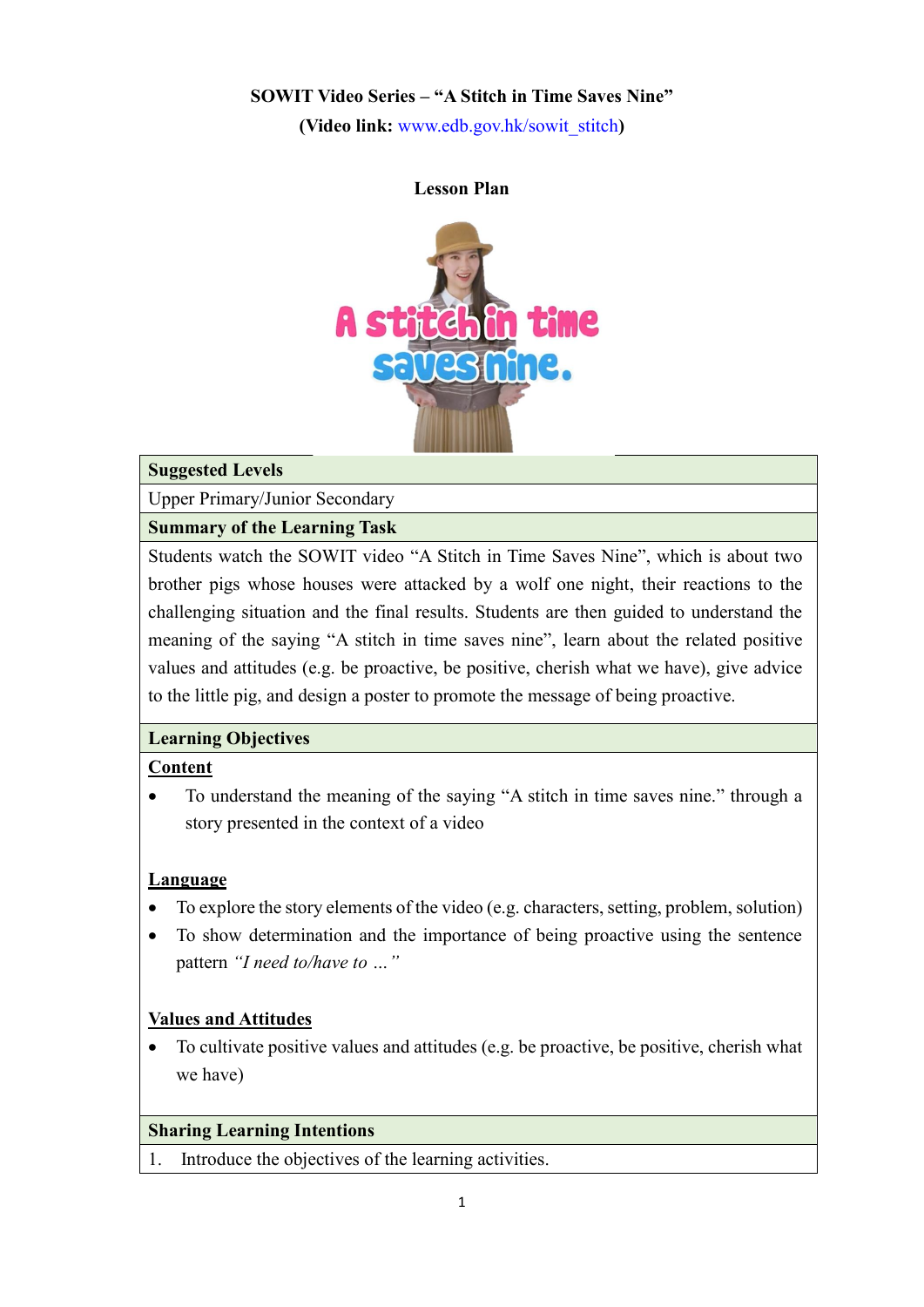## **Pre-viewing**

## **Part A: Making Predictions about the Theme of the Video**

- 1. Refer students to *Activity Sheet: Part A*.
- 2. Draw students' attention to the picture below. Guide students to make predictions about the theme of the video, and the consequences of different decisions.



3. Discuss with students their ideas.

### **Viewing**

## **Part B: Understanding the Story Elements**

- 1. Refer students to *Activity Sheet: Part B*.
- 2. Introduce the story elements (i.e. characters, setting, problem, solution) before playing the video and instruct students to note down some key points for each element while watching the video.
- 3. Play the video "A Stitch in Time Saves Nine".
- 4. Discuss with students the story elements of the video.

### **Post-viewing**

## **Part C: Comparison of Characters**

- 1. Refer students to *Activity Sheet: Part C*.
- 2. Guide students to compare the elder pig and the little pig in the following aspects:
	- their personalities
	- their time management
	- their attitude towards work
- 3. Play the video again whenever necessary.
- 4. Discuss with students the attributes and elements that are the key to success, for example:
	- determination/passion/courage/proactiveness
	- ability to work under pressure
	- willingness to reflect and learn from others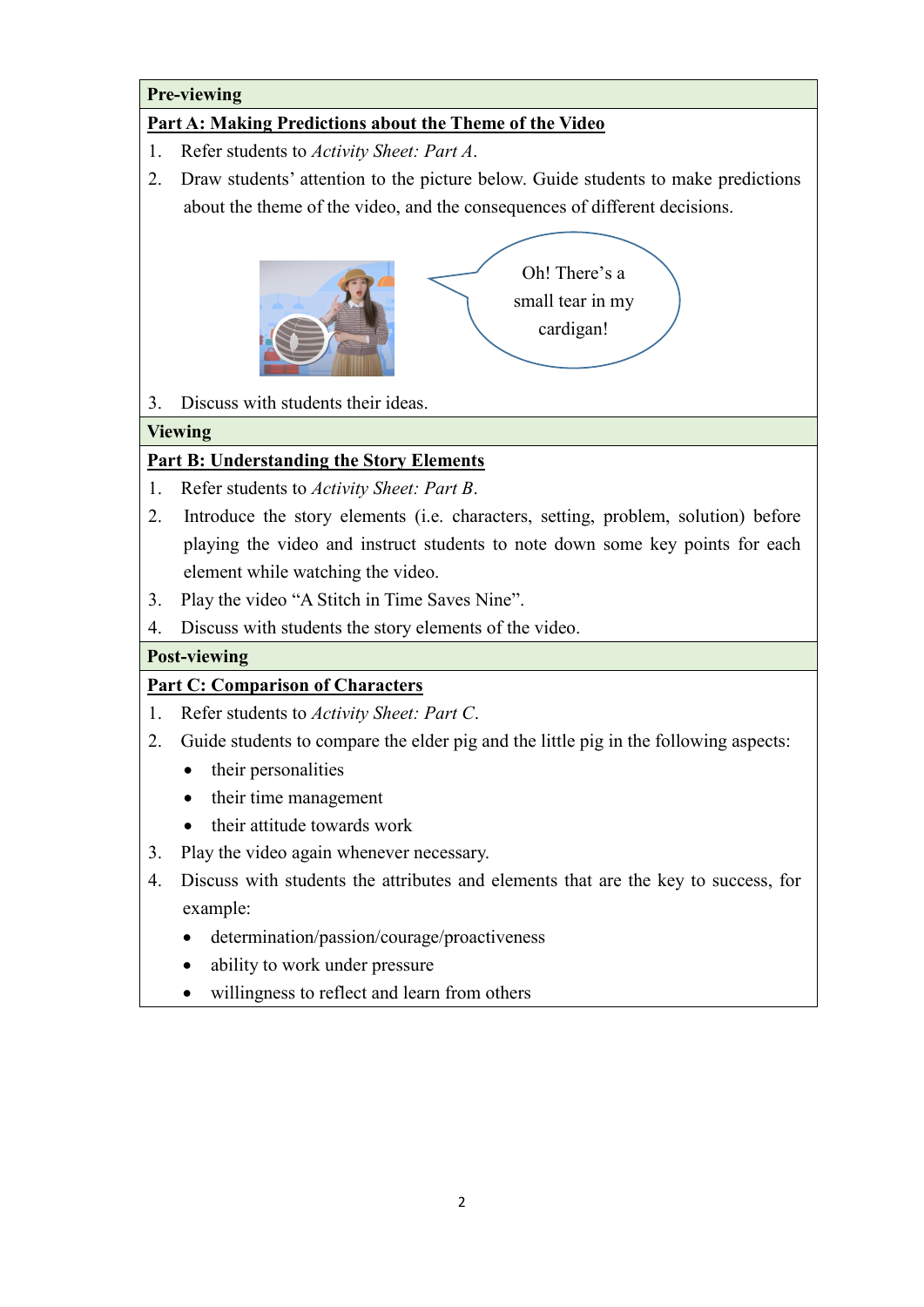# **Part D: Understanding the Saying of Wisdom**

- 1. Refer students to *Activity Sheet: Part D*.
- 2. Revisit the meaning of the saying "A stitch in time saves nine." with students (i.e. solving a problem sooner rather than later will save you a lot of trouble).
- 3. Invite students to brainstorm some advice for the little pig using the sentence pattern *"The little pig needs to/has to …"*.
- 4. Ask students to design a poster to promote the message of being proactive. Think of an attractive title and use eye-catching images to draw readers' attention.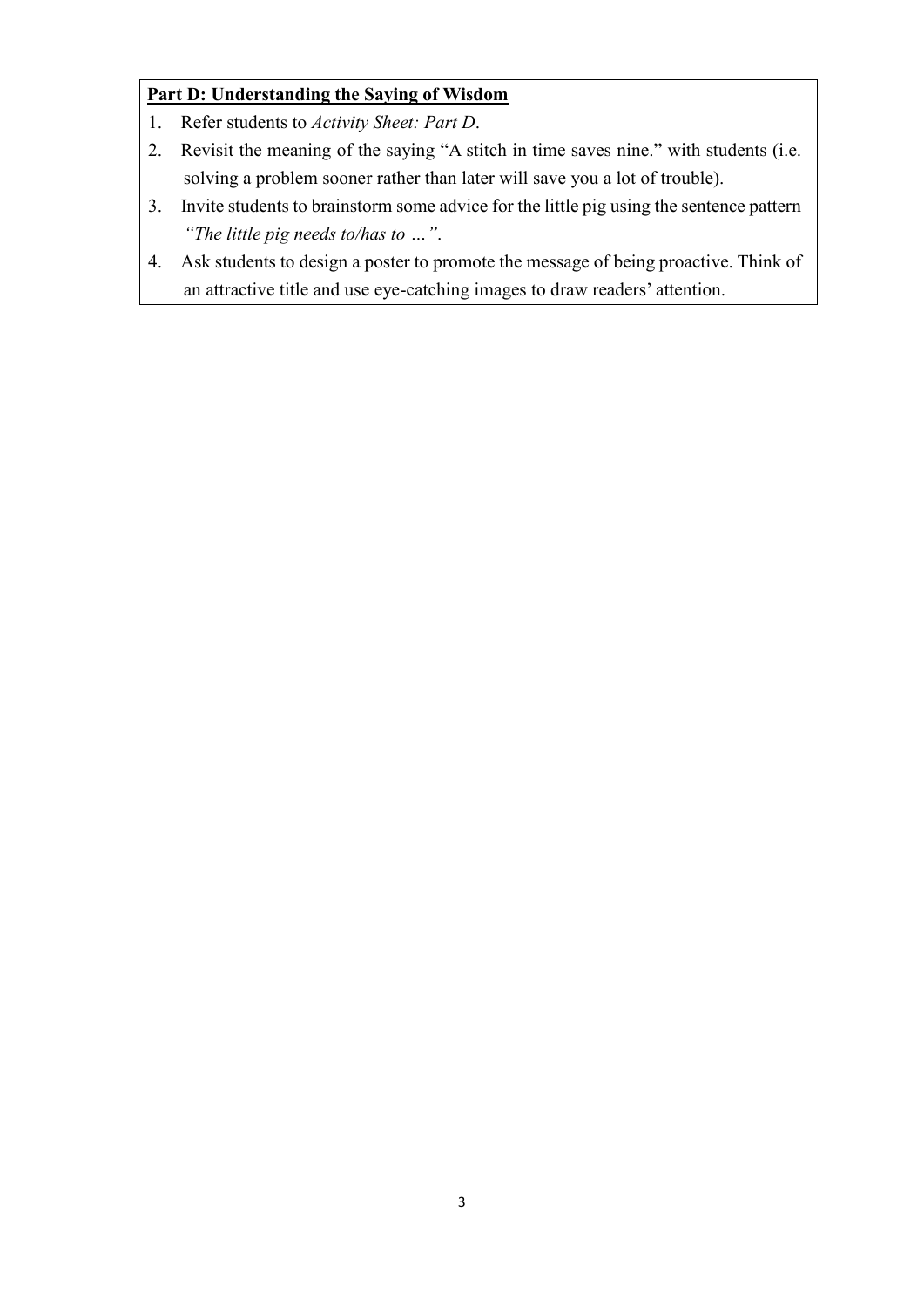# **SOWIT Video Series – "A Stitch in Time Saves Nine" Activity Sheets**

### **(Pre-viewing)**

## **Part A: Making Predictions about the Theme of the Video**

1. What is the theme of the video? Write your prediction on the lines provided and share it with your classmates.



The theme of the video is about

2. If you were the girl, what would you do to the small tear in your cardigan? Write your thoughts in the boxes below.

 $\_$  , and the set of the set of the set of the set of the set of the set of the set of the set of the set of the set of the set of the set of the set of the set of the set of the set of the set of the set of the set of th

| (a) What will happen if I ignore the small | (b) What will happen if I fix the small tear |  |
|--------------------------------------------|----------------------------------------------|--|
| tear in my cardigan?                       | in my cardigan?                              |  |
|                                            |                                              |  |
|                                            |                                              |  |
|                                            |                                              |  |
|                                            |                                              |  |
|                                            |                                              |  |
|                                            |                                              |  |
|                                            |                                              |  |
|                                            |                                              |  |
|                                            |                                              |  |
|                                            |                                              |  |
|                                            |                                              |  |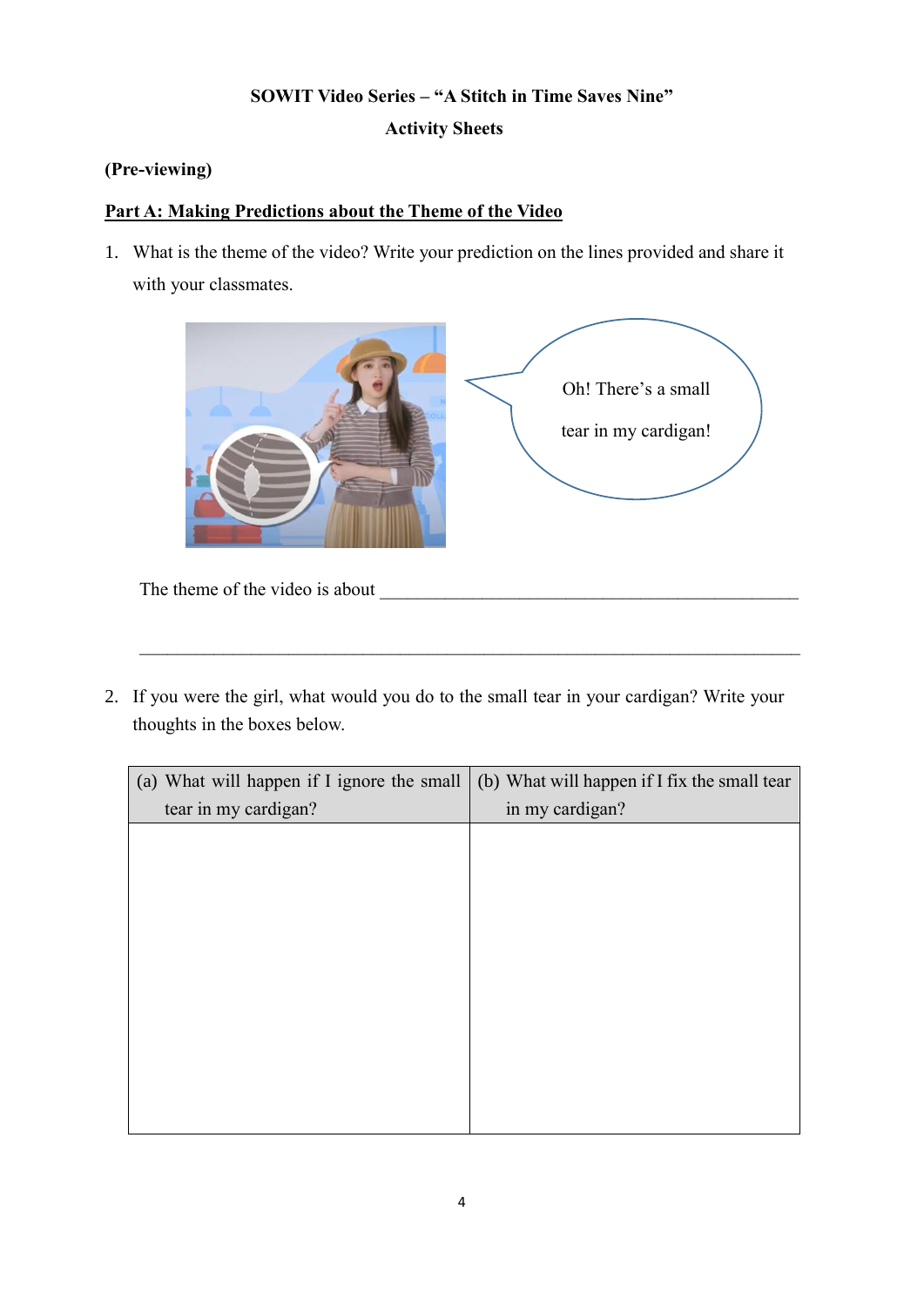# **(Viewing)**

# **Part B: Understanding the Story Elements**

1. Watch the video and complete the storyline below.

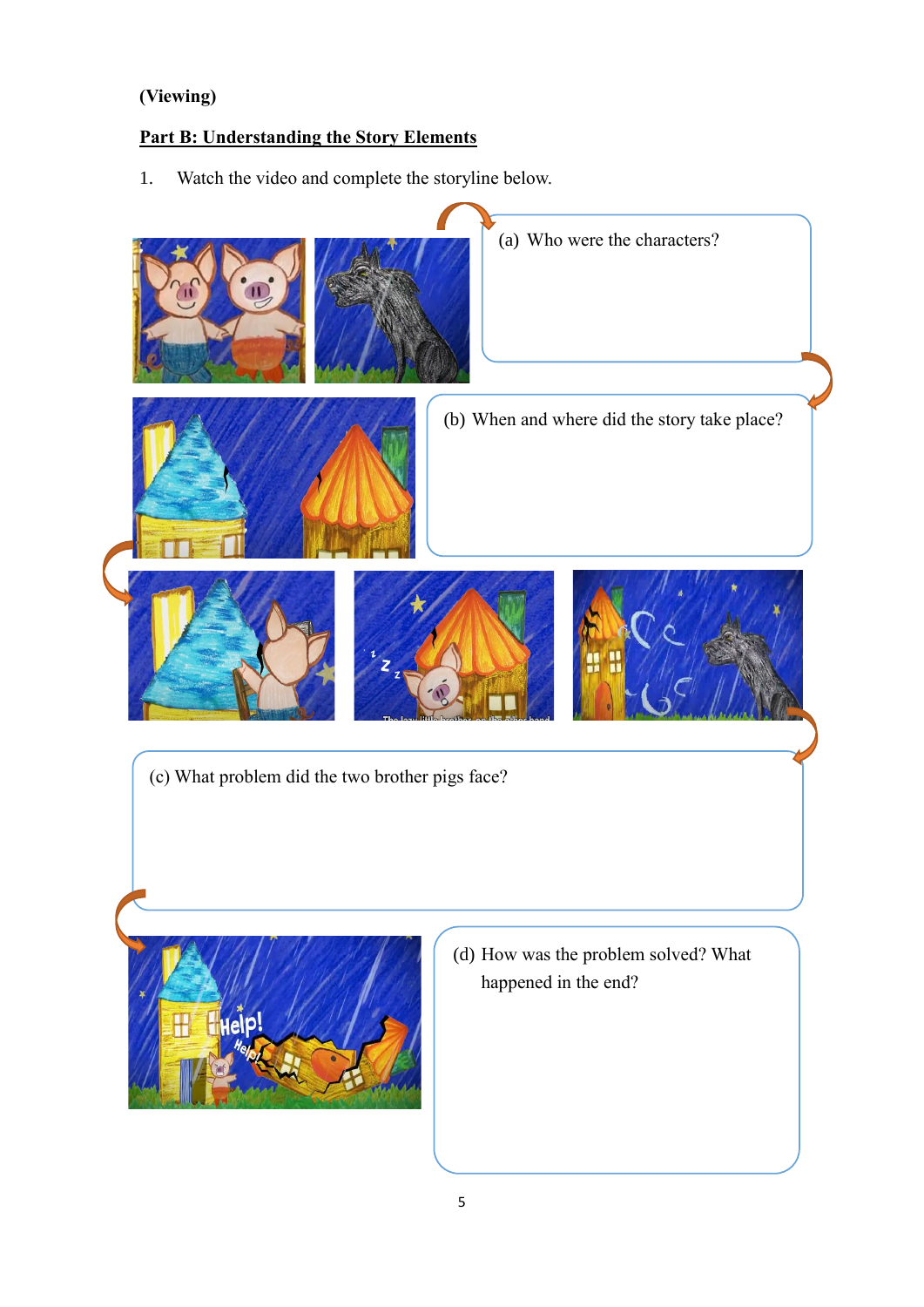# **(Post-viewing)**

# **Part C: Comparison of Characters**

1. Compare the personal attributes of the elder pig and the little pig:

|                | Personality | Time       | Attitude towards |
|----------------|-------------|------------|------------------|
|                |             | management | work             |
|                | (a)         | (b)        | (c)              |
| the little pig |             |            |                  |
| the elder pig  | (d)         | (e)        | (f)              |

2. Which character do you like better? Why?

3. What other attributes and elements are the key to success?

 $\_$  , and the set of the set of the set of the set of the set of the set of the set of the set of the set of the set of the set of the set of the set of the set of the set of the set of the set of the set of the set of th

 $\_$  , and the set of the set of the set of the set of the set of the set of the set of the set of the set of the set of the set of the set of the set of the set of the set of the set of the set of the set of the set of th

 $\_$  , and the contribution of the contribution of  $\mathcal{L}_\mathcal{A}$  , and the contribution of  $\mathcal{L}_\mathcal{A}$ 

 $\_$  , and the set of the set of the set of the set of the set of the set of the set of the set of the set of the set of the set of the set of the set of the set of the set of the set of the set of the set of the set of th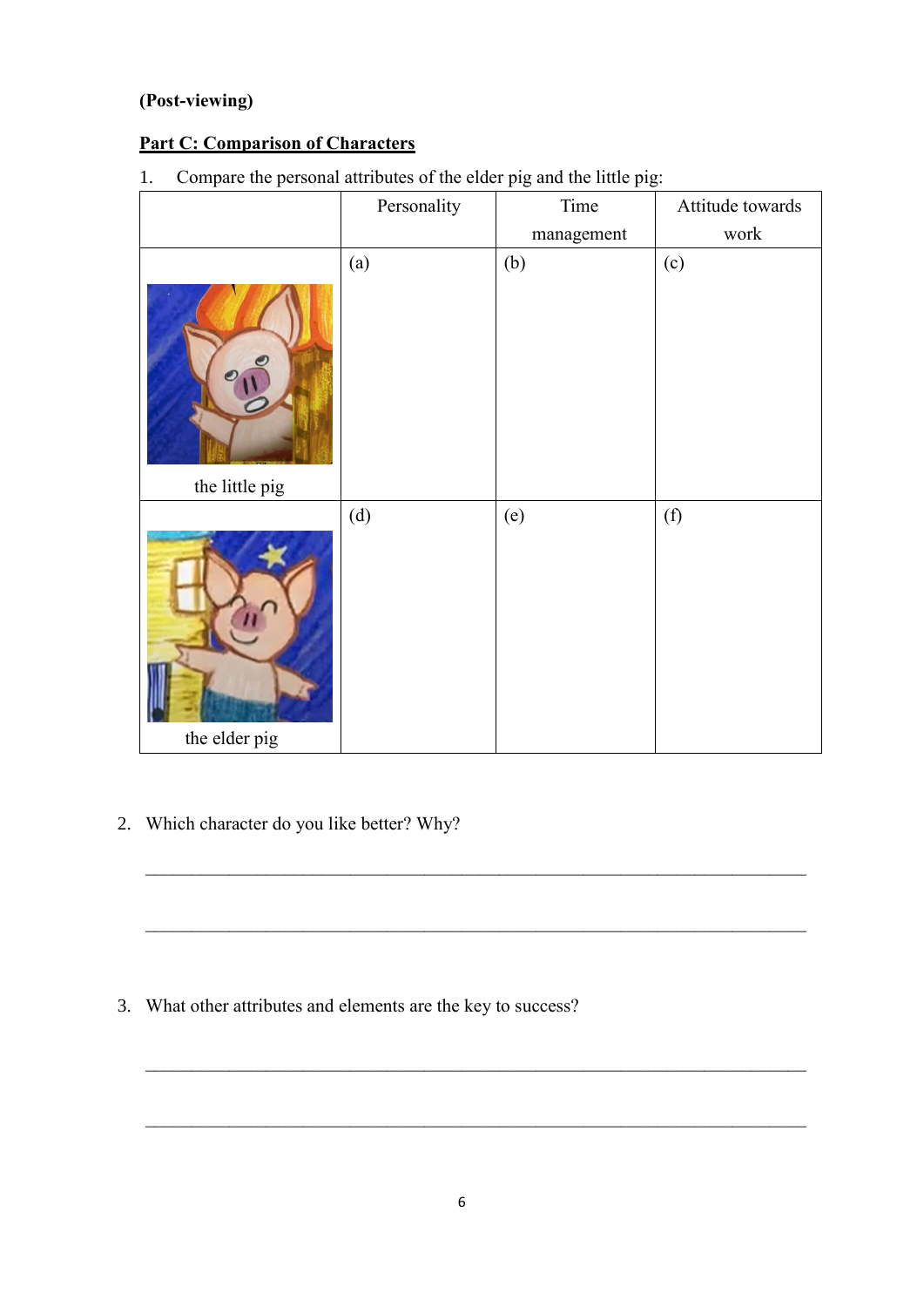# **Part D: Understanding the Saying of Wisdom**

- 1. What is the message conveyed by the story?
- 2. What is the meaning of the saying "A stitch in time saves nine"?
- 3. What advice would you give to the little pig? Use the sentence pattern *"The little pig needs to …/has to …"* to give him some suggestions for improvement.

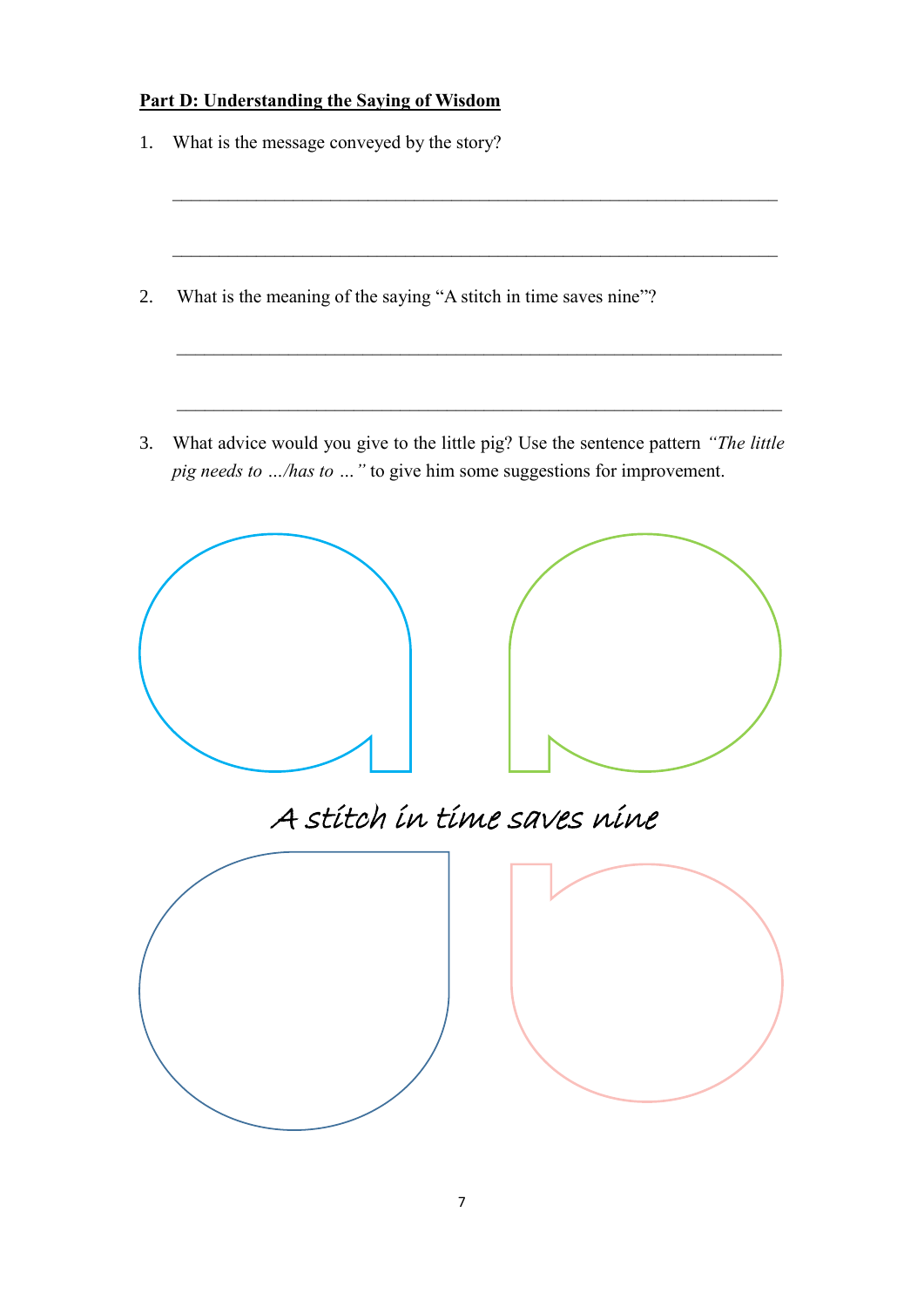4. Design an A4 poster to promote the message of being proactive. Think of an attractive title and use eye-catching images to draw readers' attention. Please use an A4 sheet of paper for your poster.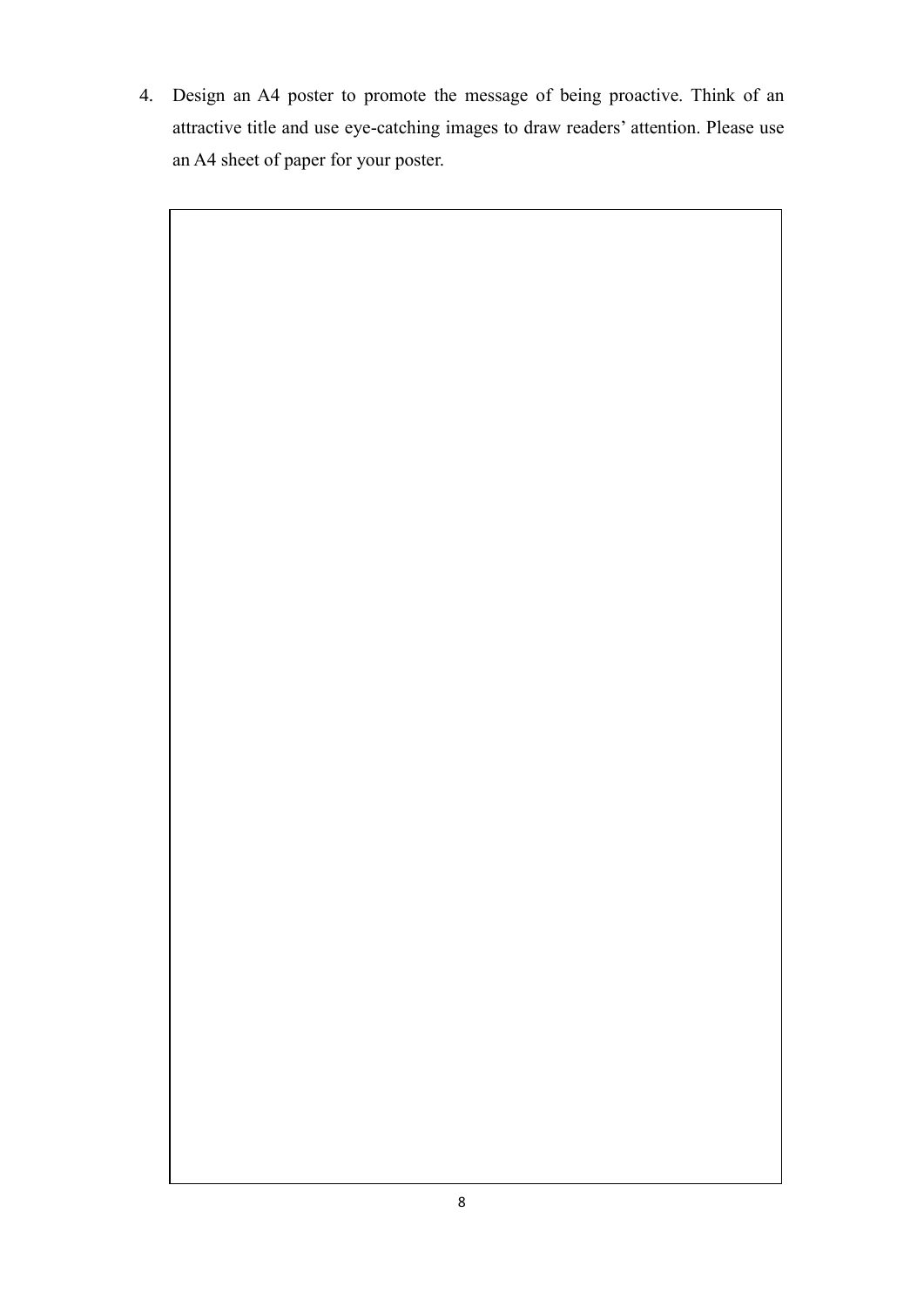### **SOWIT Video Series – "A Stitch in Time Saves Nine"**

### **Activity Sheets (Suggested Answers)**

### **Part A: Making Predictions about the Theme of the Video**

- 1. The theme of the video is about fixing a tear/problem as soon as possible. (Accept any reasonable answers.)
- 2(a) Accept any reasonable answers.
- 2(b) Accept any reasonable answers.

### **Part B: Understanding the Story Elements**

- 1(a) The characters were the elder pig, the little pig and the wolf.
- 1(b) The story took place in two houses on a stormy night.
- 1(c) A small crack developed in the two houses where they lived in. A wolf came one night and blew at the houses in order to catch the two brothers. (Accept any reasonable answers.)
- 1(d) When the crack on the roof of his house was still small, the elder pig fixed it. The little pig did not fix the crack but went to sleep. The crack got bigger and bigger. The little pig's house collapsed when the wolf blew at it. The little pig cried for help and ran into his elder brother's house. The wolf was unable to blow the house down. It could not catch the two brothers and left in the end. (Accept any reasonable answers.)

### **Part C: Comparison of Characters**

- 1(a) The little pig was lazy and did not want to deal with problems. (Accept any reasonable answers.)
- 1(b) The little pig did not make good use of his time to fix the crack before it became big. He just ignored the problem. (Accept any reasonable answers.)
- 1(c) The little pig was indolent/irresponsible. (Accept any reasonable answers.)
- 1(d) The elder pig was self-disciplined/careful. (Accept any reasonable answers.)
- 1(e) The elder pig made good use of his time to fix the crack before it became big. He acted immediately after he noticed the problem. (Accept any reasonable answers.)
- 1(f) The elder pig was proactive/careful. (Accept any reasonable answers.)
- 2. Accept any reasonable answers.
- 3. Determination/passion/courage/proactiveness are some key attributes and elements. (Accept any reasonable answers.)

### **Part D: Understanding the Saying of Wisdom**

1. It is better to act or deal with problems immediately. If we wait until later, the problems will get worse and take longer to settle.